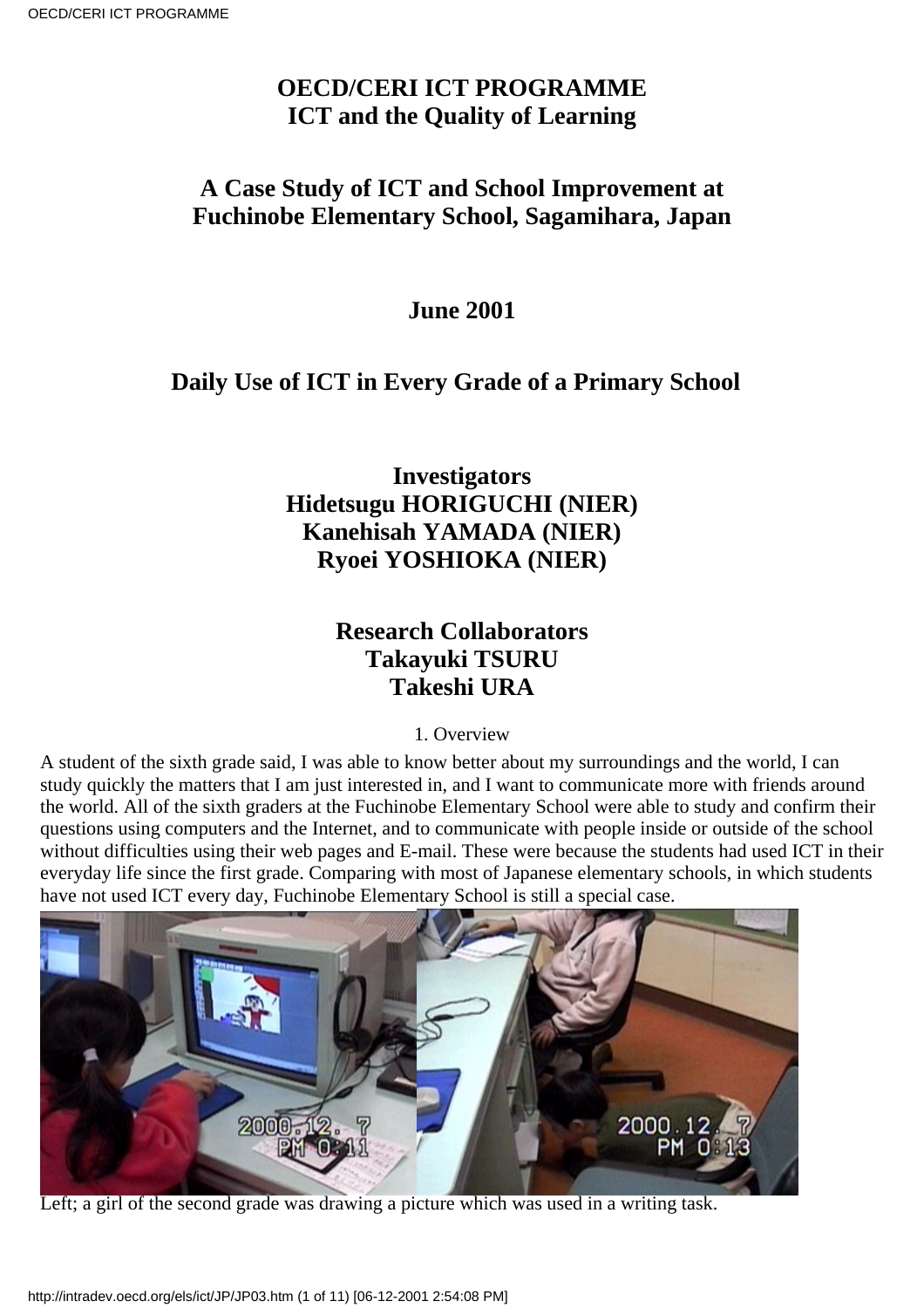Right; a pupil was waiting for the output of his/her work in front of the printer.



From the interviews. Left; interview to parents of the fourth graders. Right; that of a lecturer of international exchange class.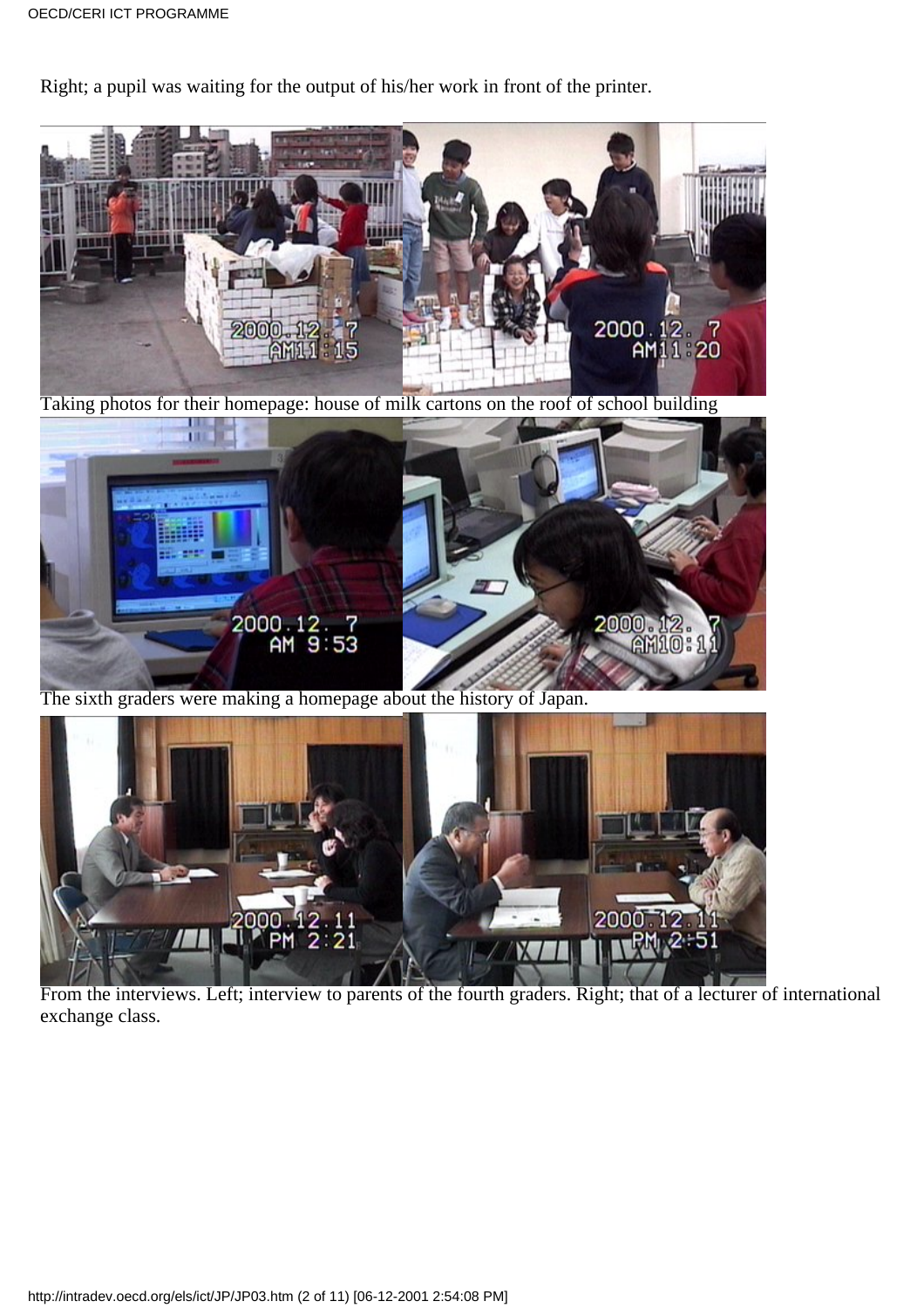

Left; a girl was making Christmas cards to send to overseas students in an international exchange class. Right; developing homepages in the social studies of the sixth grade.

One of a fourth grader s parents understood various challenges of this school positively, saying the challenges of the school can be seen on the school's homepage, Fuchinobe elementary school has better ICT environments than other schools, parents could enjoy with students activity on CM making in which their child also worked hard, and their child has more knowledge in various points than us. In the activities in Kids Link project, students studied and elaborated various points to exchange Christmas cards with students in 40 and more countries. As a result, they could communicate with overseas students, and got sufficient satisfaction. Such learning activities were not realized without ICT. A teacher who had experienced the effectiveness of ICT use told, The first difference that students noticed whilst exchanging information with overseas children was that in various scales. While they looked up inch

 and pound by themselves, even teachers had great difficulties in understanding a unit of weight when a recipe of cake was sent from Slovenia. The school sports day was unfamiliar to many overseas students while the Japanese students believed normal. They could not understand how we spent all day outside. The geographical distances between the countries felt reduced through such communication.

The principal said, Our school participated in Frontier School Project managed by Sagamihara City as the first of 53 schools in this area in 1988. At that time, the use of computers had just started in Japanese schools. Under the collaboration with the city educational committee, we changed the viewpoint of teaching from teacher-centered to pupils-centered and promoted research for improvements in our school. We challenged various advanced innovations in keeping the children's perspective and succeeded to introduce them in everyday learning activities.

By using ICT everyday, they became to utilize it not only in classrooms but in other activities and works. The principal utilized it to collect educational information for school management, and teachers used it for lesson study both in school and at home.

#### 2. Past

Sagamihara City is one of the most advanced areas in the Kanto region in its educational use of ICT. The city has installed a minimum of 40 PCs in each of 80 primary and junior high schools, and challenged various innovations. The Fuchinobe Primary School was the first primary school that was designated by the city as a Frontier School of Teaching and Learning with ICT in 1986. The school played a leading role in the use of ICT and implemented a variety of innovative practices.

The Fuchinobe Primary School had started another innovative challenge which is called with Challenge Time in 1997. It was related to integrated study in which every pupil found each goal and studied on the topics as an individual research. Such learning activities were not common in Japanese primary schools at that time. This challenge was sophisticated in annual curriculum from 1998.

3. Present: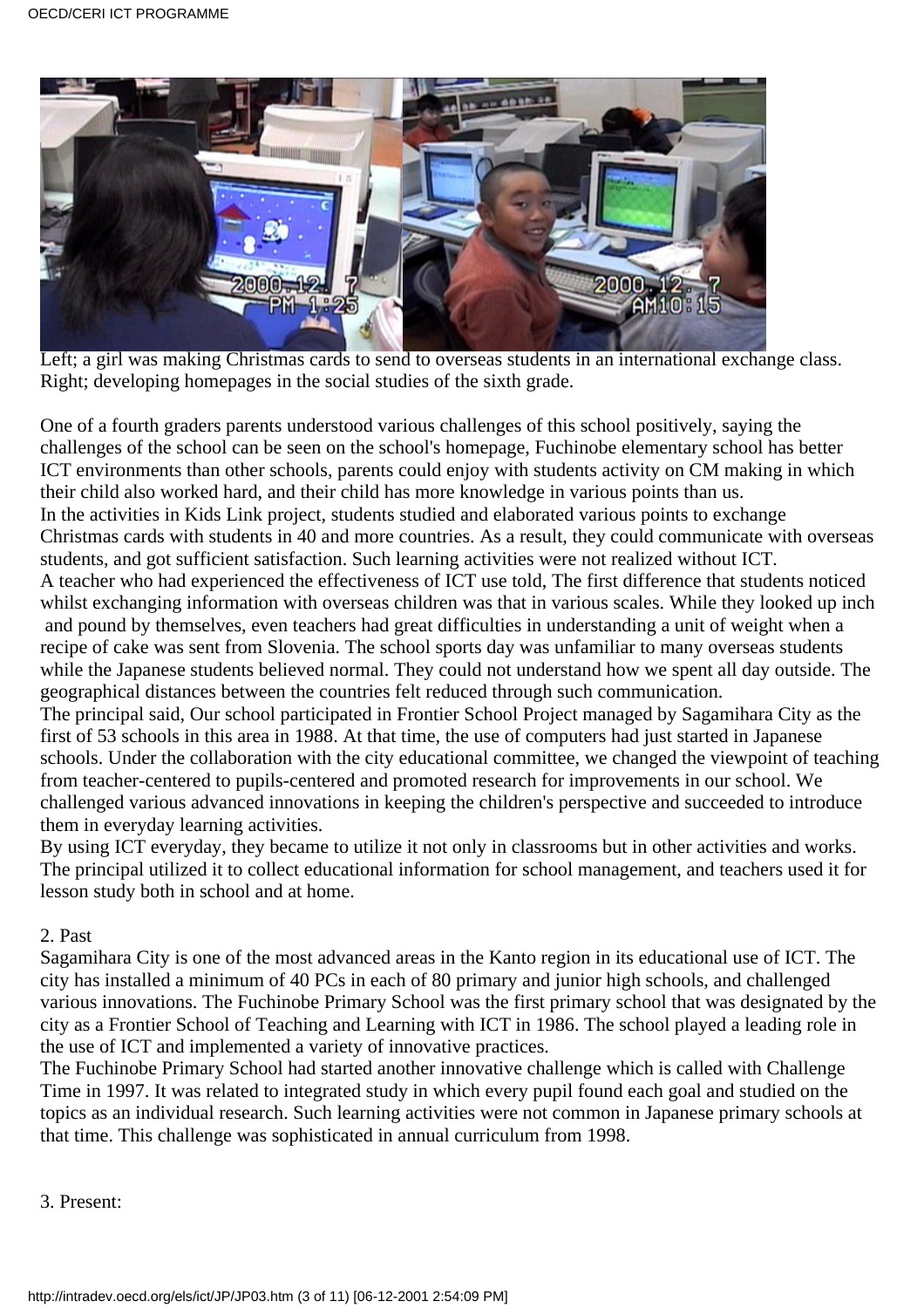The Fuchinobe Primary School consisted of 39 teachers and 1003 students.

In the computer room, they had 21 desktop PCs and 20 laptop PCs. In addition, 20 laptop PCs were distributed to the classrooms of the 6<sup>th</sup> grade, a printing room, and the principal's office. Twenty-two color printers, two laser printers, a scanner, ten digital cameras, and 2 digital video cameras were also used. From the beginning of the second term, the first-grade students started to learn how to utilize PCs and information for an hour per week. At the 3rd and 4th grade, students were involved in solving problems in groups, and at 5th and 6th grade, students conducted their individual studies on each topics using ICT and field research. Teachers were also involved in learning activities using ICT daily in the Point TT system. Students of the 3rd and 4th grade worked outside the framework of the classroom, and 5 or 6 teachers were engaged in guidance and support on topics for them. Students of the 5<sup>th</sup> and 6<sup>th</sup> grade were guided and supported by more than twenty teachers. In addition to eight teachers of 5<sup>th</sup> and 6<sup>th</sup> grade, both ten teachers of 2nd grade and teachers of Arts and Music supported their activities. This school developed the special support system called with Point TT system. In this system, teachers were distributed to keep the progress of their learning, and to respond more adequately to the students' topics and requests. Regional experts in the community were also invited as guest teachers to guide and support for their learning. This was an example of the collaboration of the school and the community.

In terms of transmission of information, each student of the 5<sup>th</sup> and 6<sup>th</sup> grade had their own homepage in which they displayed information they had found, and notified others when they had confronted with difficulties for their further progress, requested responses and thus kept the transmission of information. No students appeared to have problems in creating their own homepages.

#### 4. Main hypotheses:

#### *Hypothesis 1:*

*Technology is a strong catalyst for educational innovation and improvement, especially when the World Wide Web is involved. The rival hypothesis is that where true school-wide improvement is found, technology served only as an additional resource and not as a catalyst, that the forces that drove the improvements also drove the application of technology to specific educational problems.*

#### **Evidence in support of the main hypothesis**

1) Once each month, Fuchinobe Primary School used a free-study time as a Pasocon Time (Personal Computer Hours), and all students of Grade 1-6 learned how to use PCs and the Internet. In Challenge Time (the periods for Integrated Study), Grade 3-4 students found a theme in groups, investigated it and reached a solution. Grade 5-6 students did it individually, and completed as a graduation project. In February of the final year, each student presented his/her own project, and reflected and summarized in March.

After a period of preparation, the curriculum for Grade 3-4 students was designed to ensure that they are able to solve problems by themselves. This is designed to improve the quality of the students in the long-term.

These changes could not be achieved without the use of technology. 292 of Grade 5-6 students studied different topics in 2000, and it was impossible to collect sufficient information and to hold it in the library. Information obtained from electronic sources was accumulated and processed efficiently toward the presentation in February. Teachers were able to neither monitor the progress nor give appropriate advices without using e-mail. Each student also had to use ICT to accomplish their tasks in the limited time. ICT was therefore essential for this innovative challenge.

#### **Evidence in support of the rival hypothesis**

No clear evidence.

### *Hypothesis 2:*

*The diffusion of the innovation/improvement (and therefore of ICT) followed the traditional diffusion pattern for innovations, as outlined by Rogers (1995). The rival hypothesis is that technology functions*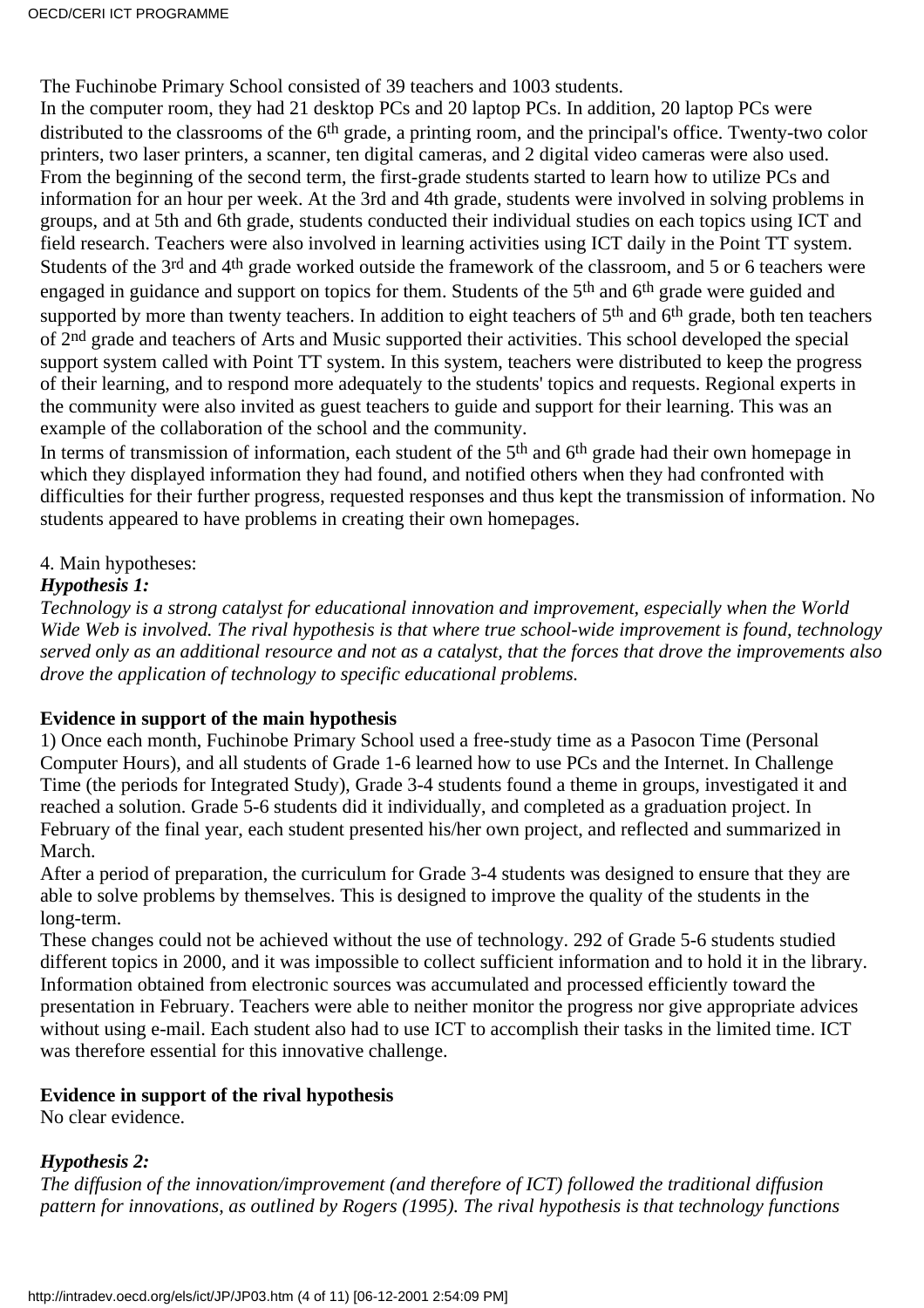*differently from traditional innovations and that therefore different diffusion patterns occur.*

#### **Evidence in support of the main hypothesis**

No clear evidence.

#### **Evidence in support of the rival hypothesis**

When the first graders learned how to use computer, students of the 6<sup>th</sup> grade sometimes supported their training as tutors. Such learning style provided different processes of learning, comparing with those by teachers. Both such activities by students and those by volunteers in the community were the teaching methods that had not been used in conventional public education. The reasons that this school could adopt such innovative teaching methods were that the content to teach was just new and that teachers easily understood they themselves needed helps.

#### *Hypothesis 3:*

*Successful implementation of ICT depends mostly upon staff competence in the integration of ICT into instruction and learning. This hypothesis assumes that teachers mediate ICT applications when they are successful, and that ICT s academic value relates positively to teacher competence. The rival hypothesis is that the school technological infrastructure and student ICT competence rather than staff competence determine ICT implementation outcomes.*

#### **Evidence in support of the main hypothesis**

No clear evidence.

#### **Evidence in support of the rival hypothesis**

No clear evidence.

#### *Hypothesis 4:*

*Gaps in academic performance between high and low poverty students will not increase when all students have equal access to ICT. The rival hypothesis is that equal access to ICT will lead to more advantaged students increasing the performance gap with disadvantaged (high poverty) students.*

#### **Evidence in support of the main hypothesis**

No clear evidence.

#### **Evidence in support of the rival hypothesis**

No clear evidence.

#### *Hypothesis 5:*

*Successful implementation of ICT will lead to the same or higher academic standards in spite of the low quality of many ICT materials. Academic standards are a function of teacher and school expectations and* not of the standards of textbooks, ICT materials, and the like. The alternative hypothesis is that ICT use will *lead to a lowering of academic standards as students spend more time on marginally beneficial searches and in browsing poor quality Web and courseware content.*

#### **Evidence in support of the main hypothesis**

No clear evidence.

#### **Evidence in support of the rival hypothesis**

No clear evidence.

5. Projection to the future: The positive and subjective approach to learning, associated with Challenge Time (periods for integrated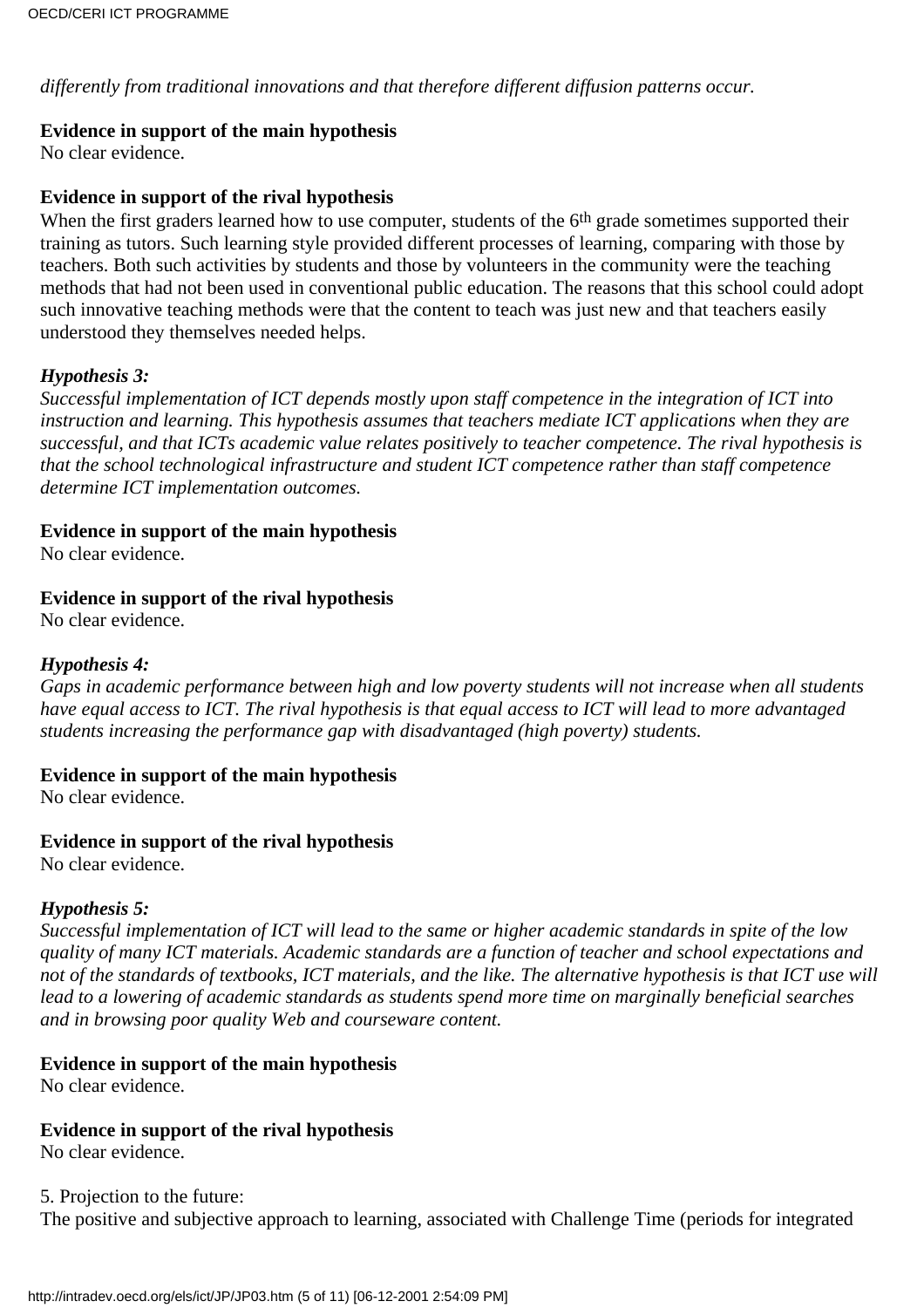study) and ICT use, had a desirable influence on daily learning in all subjects. This point was confirmed in the interviews of the information coordinator and the school principal.

#### 5.1 Continuity of innovative practices

The Fuchinobe Primary School had implemented Challenge Time in 1997, and accumulated four years of experience in this concept. It functioned to familiarize students with the use of ICT, while at the same time firmly establishing a path throughout the six years of primary school, from solving problems in groups by 3<sup>rd</sup> and 4<sup>th</sup> graders, to individual activities by 5<sup>th</sup> and 6<sup>th</sup> graders.

### 5.2 Possibility of transfer to other schools

There are number of difficulties in relation to the transfer of these innovative practices to other schools. As this school had more than 1000 students and 39 teachers, the size of this primary school should be considerable. It is difficult to provide enough teachers to meet with the needs of 5th and 6th grade students in their individual projects. If the system is to be implemented only in  $6<sup>th</sup>$  grade students, it may be transferable to other schools, however it is difficult to provide the continuous effort in raising the quality of students in a program beginning in 1<sup>st</sup> grade and continuing to the research by individual students in 6<sup>th</sup> grade. Even the introduction into daily activities of ICT alone is a task not easily achieved in other general schools; however the full implementation of the new teaching requirements in 2002 may result in an increase in the number of schools engaged in such program.

#### 5.3 A paradigm shift to lifelong education

In higher grades, students at Fuchinobe Primary School improved their abilities to learn by themselves. Group interviews with the students showed an increased ability to solve problems to some extent. The abilities to make a plan, to implement it, and to modify it, and that to get solutions on their project were considered to develop higher than the average in Japanese schools. In the 6th grade, most of students got to send information obtained from web sites, to present information, and to produce the appropriate material. Students also reached to high level in terms of use of ICT as well. It was expected that such development are effective on later learning at junior high school and further education.

| Category             | <b>Name</b>         | Organization                                             |
|----------------------|---------------------|----------------------------------------------------------|
| RESEARCHER           | Hidetsugu HORIGUCHI | National Institute for Educational Policy Research       |
|                      | Kanehisa YAMADA     | National Institute for Educational Policy Research       |
|                      | Ryoei YOSHIOKA      | National Institute for Educational Policy Research       |
| <b>COLLABORATORS</b> | Takayuki TSURU      | Teacher, Inazumi Elementary School, Toyama<br>Prefecture |
|                      | Takeshi URA         | Teacher, Miyata Elementary School, Toyama<br>Prefecture  |

#### 6. Appendix A: Methodology: 6.1 research team

#### 6.2 Schedule of Interview

| Date        | ime                           | Number of Interviewee |
|-------------|-------------------------------|-----------------------|
| 07/DEC/2000 | $ 11 \text{ hours}$ (8am-7pm) |                       |
| 08/DEC/2000 | $ 11 \text{ hours}$ (8am-7pm) |                       |
| 11/DEC/2000 | $\parallel$ 4 hours (unknown) |                       |

#### 6.3 Materials collected or recorded

| ---<br>- | 11 I F |  | $\sim$ $\sim$ |  |  | $\mathsf{IC}$<br>- --- |
|----------|--------|--|---------------|--|--|------------------------|
|----------|--------|--|---------------|--|--|------------------------|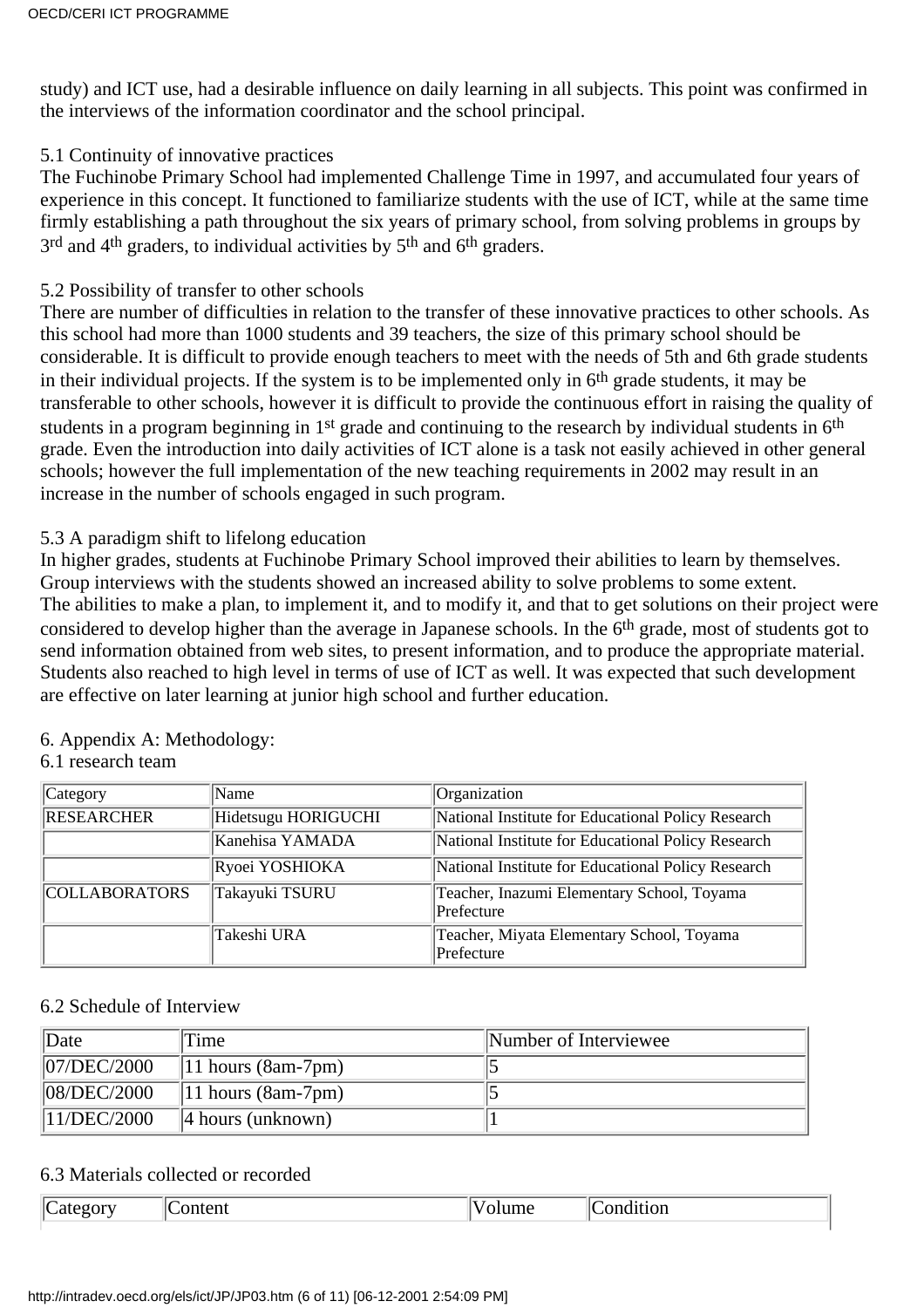| Video     | Recording of a classroom $(2nd Grade)$ 1 hour each |                       | 1st Angle: Fixed                  |
|-----------|----------------------------------------------------|-----------------------|-----------------------------------|
|           | and posters in corridor                            |                       | 2 <sup>nd</sup> Angle: Movable    |
| Video     | Recording of a classroom (4th Grade) 1 hour each   |                       | 1st Angle: Fixed                  |
|           |                                                    |                       | 2 <sup>nd</sup> Angle: Movable    |
| Video     | Recording of a classroom (6th Grade)               | 1 hour each           | 1st Angle: Fixed                  |
|           | and short breaks between lessons                   |                       | 2 <sup>nd</sup> Angle: Movable    |
| Video     | Recording of a classroom of                        | 1 hour each           | 1st Angle: Fixed                  |
|           | international exchange                             |                       | 2 <sup>nd</sup> Angle: Movable    |
| Video     | Recording of an interview to parents               | 1 hour                |                                   |
| Video     | A copy of TV program, , entitled with              | $ 1$ hour             | introducing activities of         |
|           | On the Milky way                                   |                       | international exchange            |
|           |                                                    |                       | programs by this school and       |
|           |                                                    |                       | Sagamihara City                   |
| Audio     | Interview: the principal                           | 90 min                |                                   |
| Audio     | <b>Interview: Information Coordinator</b>          | $60$ min              |                                   |
| Audio     | <b>Interview: IPPUT teachers</b>                   | $60 \text{ min}$      |                                   |
| Audio     | Interview: non-IPPUT teachers                      | $60$ min              |                                   |
| Audio     | <b>Interview: Students</b>                         | $60$ min              |                                   |
| Audio     | <b>Interview: Parents</b>                          | $60$ min              |                                   |
| Printed   | School Handbook                                    | 12 pages              |                                   |
| Materials |                                                    |                       |                                   |
| Book      | Fuchinobe E-School: Launching                      | 140 pages             | Meiji Publishing Co., Ltd.        |
|           | Integrated Study using the Internet                |                       | (2000)                            |
|           |                                                    |                       | in Japanese                       |
| Paper     | Report of a practice of Integrated                 |                       | <b>Educational Technology for</b> |
|           | <b>Study: Dream for constructing Insect</b>        |                       | 4 <sup>th</sup> Grade (Shogakukan |
|           | Kingdom                                            |                       | Publishing Co., Ltd.)             |
|           |                                                    |                       | (2000.12)                         |
| Article   | <b>Integrated Study: Seeking individual</b>        |                       | <b>Education and Home News</b>    |
|           | learning task based on each student s              |                       | (Kyoiku Katei Shimbun)            |
|           | interests                                          |                       | (2000.11.4)                       |
| Articles  |                                                    | $\overline{9}$ pieces |                                   |

#### 7. Appendix B: **Tables for Teacher ICT Practices Survey**

The number of respondents was 27. The figures in the following tables showed the percentages except the cells of frequency.

How comfortable are you with using a computer to do each of the following? (Choices are: very comfortable, comfortable, somewhat comfortable, not at all comfortable)

|                           | very        | comfortable | somewhat    | $\parallel$ not at all |
|---------------------------|-------------|-------------|-------------|------------------------|
|                           | comfortable |             | comfortable | comfortable            |
| write a paper             | 33          |             |             |                        |
| search for information on |             |             |             |                        |
| the World Wide Web        |             |             |             |                        |
| (WWW)                     | 19          |             |             |                        |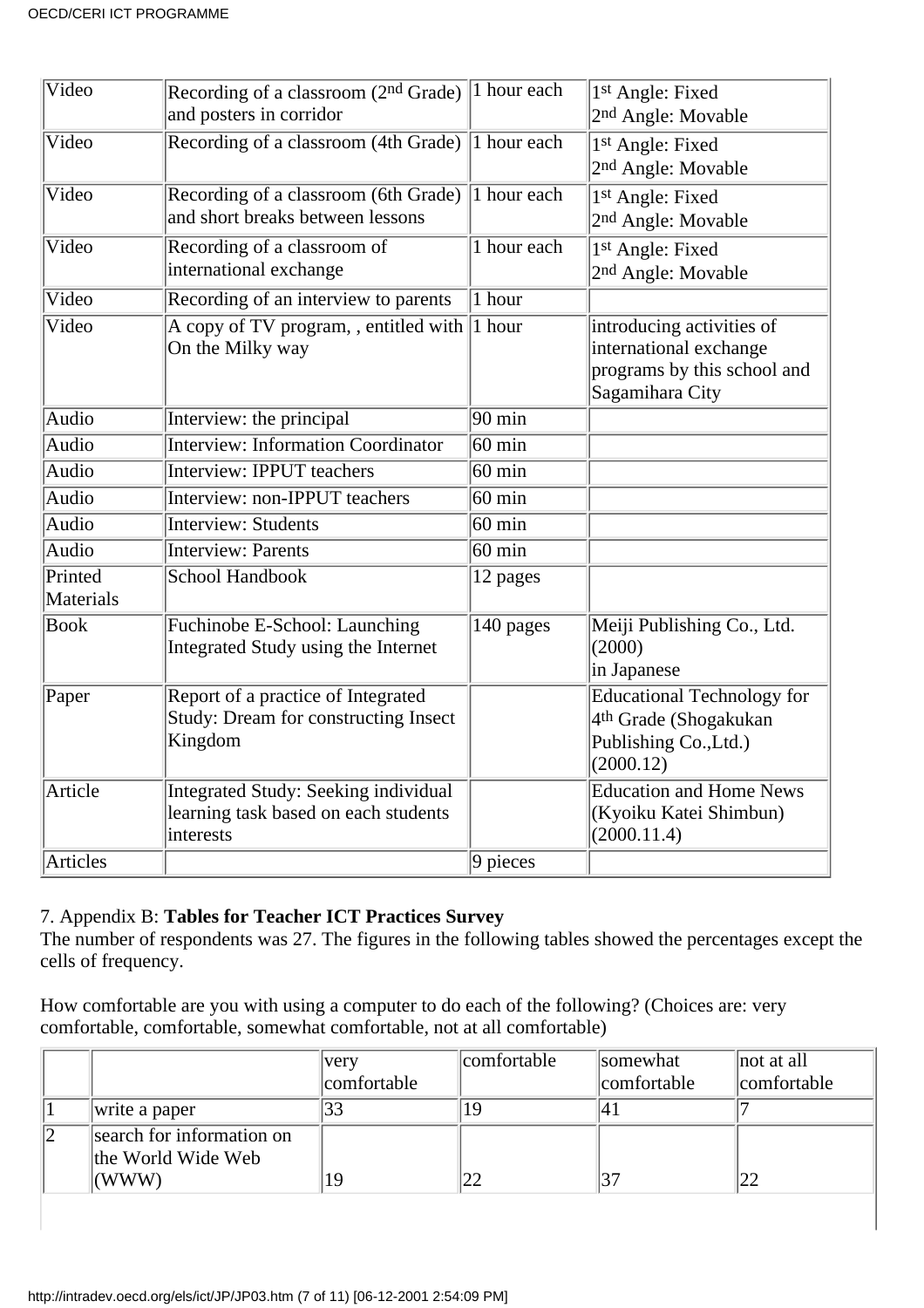|    | create and maintain web    |    |    |    |    |
|----|----------------------------|----|----|----|----|
|    | pages                      |    |    | 34 | 62 |
|    | use a data base            |    | 19 | 37 | 37 |
|    | develop a data base        |    |    |    | 82 |
|    | send and receive e-mail    | 11 | 22 | 30 | 37 |
|    | write a program            |    |    |    | 89 |
| 18 | draw a picture or diagram  |    | 26 | 26 | 44 |
| ١q | present information (e.g., |    |    |    |    |
|    | use PowerPoint or          |    |    |    |    |
|    | equivalent)                |    |    |    |    |

How important is each of the following computer-related skills for your teaching? (Choices are: very important, important, so-so, and not important at all)

|     |                                                                     | very important | important | so-so        | not important at<br> all |
|-----|---------------------------------------------------------------------|----------------|-----------|--------------|--------------------------|
| 10. | write a paper with a word<br>processor                              |                | 26        | 48           | 19                       |
| 11. | search for information on<br>the WWW                                |                | 33        | 33           | 30                       |
| 12. | create Web pages                                                    | 4              | 4         | $ 33\rangle$ | 59                       |
| 13. | use a data base                                                     | 4              | 15        | 41           | 41                       |
| 14. | develop a data base                                                 | 0              | 11        | 30           | 59                       |
| 15. | send and receive e-mail                                             | 10             | 11        | 41           | 48                       |
| 16. | write a program                                                     |                | 4         | $ 26\rangle$ | 70                       |
| 17. | draw a picture or diagram<br>with a graphing/drawing<br>application |                | 22        | 52           | 26                       |
| 18. | $ present\ information$ (e.g.,<br>use PowerPoint or<br>equivalent)  |                | 19        | 26           | 55                       |

During the past school year, how often did your students on average do the following for the work you assigned? (Choices are: several times each week, several times each month, a few times, never)

|     |                        | several times | several times | a few times | never |
|-----|------------------------|---------------|---------------|-------------|-------|
|     |                        | each week     | each month    |             |       |
| 19. | use the World Wide Web | 11            | 22            | 26          |       |
| 20. | create web pages       |               |               | 22          | 63    |
| 21. | send or receive e-mail |               |               | 33          | 67    |
| 22. | Use a word processing  |               |               |             |       |
|     | program                |               |               | 26          | 63    |
| 23. | Use a computer to play |               |               |             |       |
|     | games                  |               | 33            | 37          | 22    |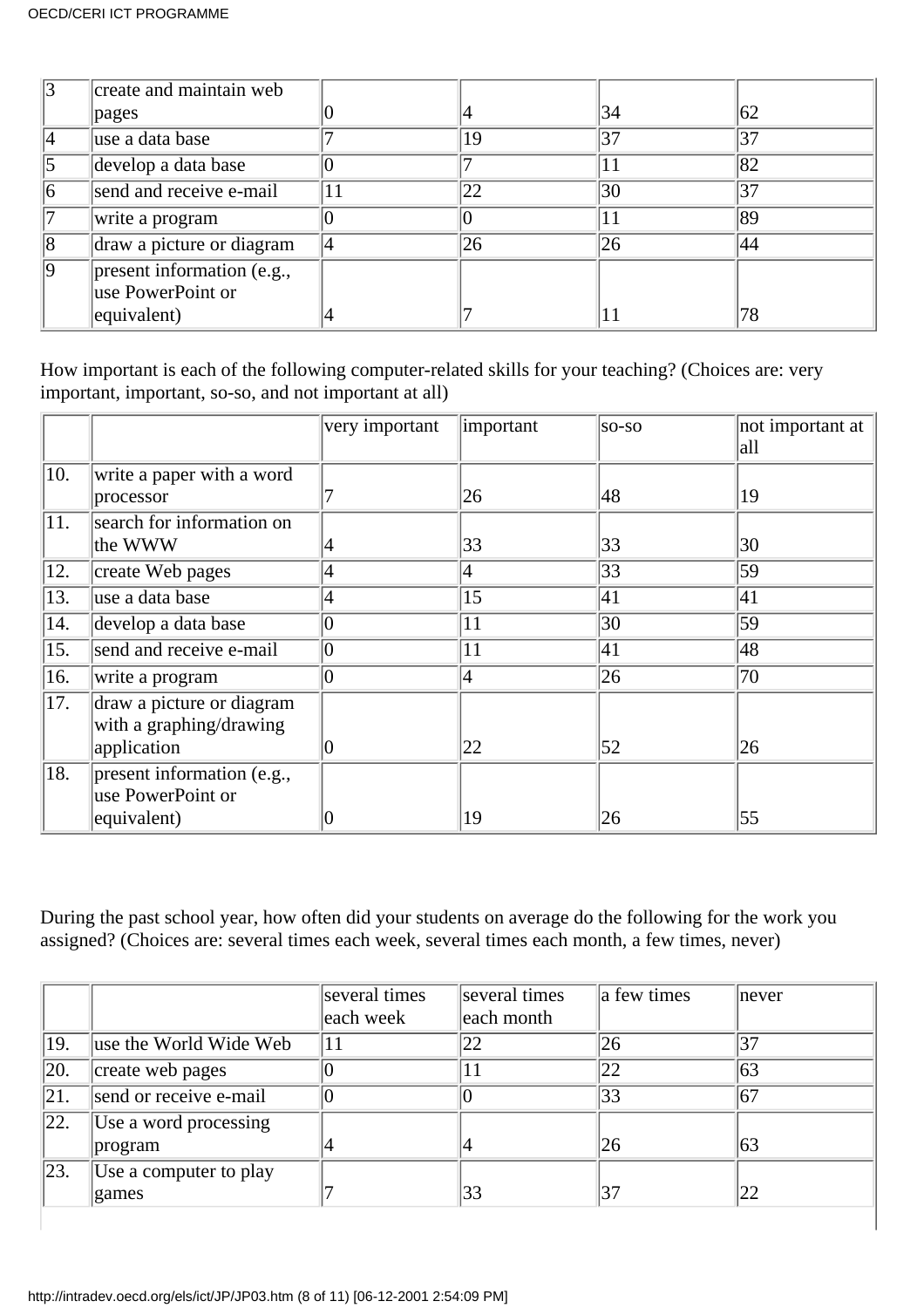| $\sqrt{24}$ .     | use a spreadsheet                                          |    |     | 85  |
|-------------------|------------------------------------------------------------|----|-----|-----|
| $\overline{25}$ . | use a graphics program                                     | 15 | 141 | 41  |
| 26.               | Join in an on-line forum or<br>chat room                   |    |     | 100 |
| 27.               | Use a presentation program<br>$\ $ (e.g., PowerPoint)      |    |     | 89  |
| $\sqrt{28}$ .     | Use an instructional<br>program (including<br>simulations) |    | 52  | 41  |
| $\sqrt{29}$ .     | other computer uses<br>(specify)                           | 19 |     | 70  |

#### 30. How would you rate your ability to use a computer? (Choices are: good, fair, poor)

|             |                        | $\cdot$ 100 $\mathsf{L}$ | tan | oor |
|-------------|------------------------|--------------------------|-----|-----|
| ിറ്റ<br>JU. | .<br>to use a computer | 144                      |     |     |

Answer questions 31-38 based on experiences or policies from the last school year.

#### 31. Was student computer use ever evaluated for grading? (yes-no)

|                       | $\Delta C$<br>l Co |  |
|-----------------------|--------------------|--|
| evaluated for grading |                    |  |

32. If you assigned World Wide Web searching, how much freedom did you allow students in locating sites to visit? (no restrictions, some restrictions, designated sites only)

|                                                        | no restrictions | some restrictions | designated sites only |
|--------------------------------------------------------|-----------------|-------------------|-----------------------|
| how much freedom did you<br>allow students in locating |                 |                   |                       |
| sites to visit?                                        | 59              |                   |                       |

33. Did you create or modify a Web site with any of the classes that you taught? (yes-no)

|                                                 | lves |  |
|-------------------------------------------------|------|--|
| Did you create or modify a Web site with any of |      |  |
| the classes that you taught?                    |      |  |

34. What portion of the computer use in your classes was directly related to the course content? (all, most, some, very little)

|                 |                              | AШ | lmost | <b>some</b> | very little |
|-----------------|------------------------------|----|-------|-------------|-------------|
| $\frac{134}{.}$ | What portion of the          |    |       |             |             |
|                 | computer use in your classes |    |       |             |             |
|                 | was directly related to the  |    |       |             |             |
|                 | course content?              |    | 30    | 30          |             |

35. What portion of the computer use that you assigned was done by students individually? (all, most, some,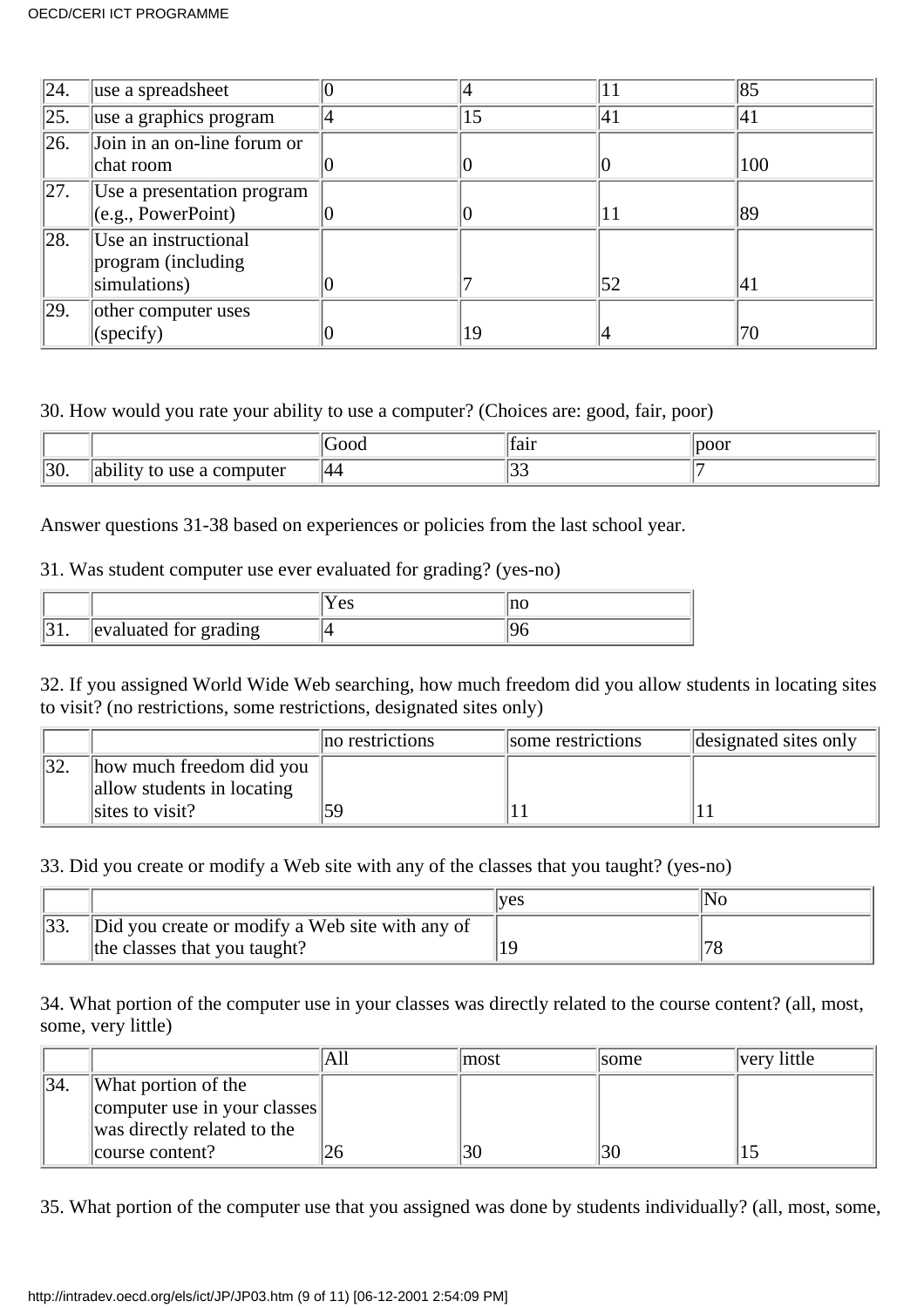very little)

|     |                        | All | lmost | <i>some</i> | very little |
|-----|------------------------|-----|-------|-------------|-------------|
| 135 | What portion of the    |     |       |             |             |
|     | computer use that you  |     |       |             |             |
|     | assigned was done by   |     |       |             |             |
|     | students individually? |     |       |             |             |

36. If you have a computer at home, how often did you use it for preparing for teaching? (several times a week, several times a month, a few times, never, no computer)

|    |                                                                                                    | a week | $\parallel$ several times $\parallel$ several times $\parallel$ a few times<br>a month | lnever | no computer |
|----|----------------------------------------------------------------------------------------------------|--------|----------------------------------------------------------------------------------------|--------|-------------|
| 36 | $\ $ If you have a computer<br>at home, how often did<br>you use it for preparing<br>for teaching? |        |                                                                                        |        |             |

37. Did you participate as a student or instructor in a virtual course through the Internet/World Wide Web? (yes-no)

|                                                                                                       | ves | NG |
|-------------------------------------------------------------------------------------------------------|-----|----|
| Did you participate as a student or instructor in a<br>virtual course through the Internet/World Wide |     |    |
| Web?                                                                                                  |     |    |

38. Did you involve your students in collaborative learning over the Internet/World Wide Web with students from other classes? (yes-no)

|    |                                                | <b>ves</b> | Nc |
|----|------------------------------------------------|------------|----|
| 38 | Did you involve your students in collaborative |            |    |
|    | learning over the Internet/World Wide Web with |            |    |
|    | students from other classes?                   |            |    |

39. Are you currently using technology to collaborate with other teachers (professional chat rooms, forums, or the like)? (yes-no)

|     |                                                   | lves |  |
|-----|---------------------------------------------------|------|--|
| 39. | Are you currently using technology to collaborate |      |  |
|     | $\vert\vert$ with other teachers?                 |      |  |

40. How many e-mail messages do you send each week on average? (more than 12, 6-11, 1-5, none).

|     |                                                             | more than $12$ | $16-11$ | 'None |
|-----|-------------------------------------------------------------|----------------|---------|-------|
| 40. | How many e-mail messages                                    |                |         |       |
|     | do you send each week on<br>$\vert \text{average?} \rangle$ |                |         |       |

How many of the following have you ever done? 41. made changes to a computer s hardware